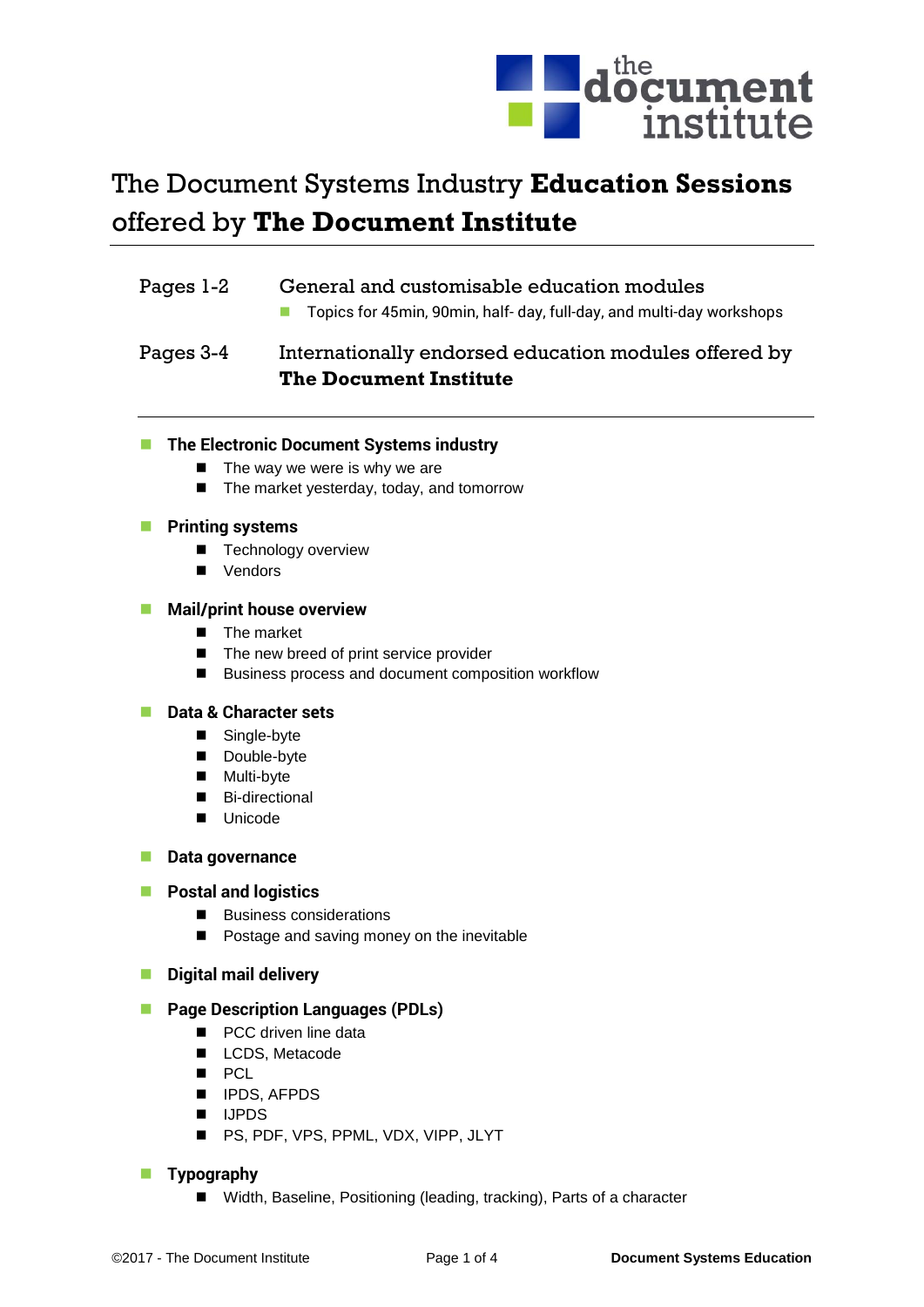

#### **Colour and Colour Management**

■ RGB, CMYK, tuning for stock/speed

#### **Machine readable symbologies**

- Barcodes (linear + 2-dimensional)
- OMR, MICR, OCR

#### **Document creation around the world**

- Geography and vertical markets in the USA
- Specific country considerations

#### **"Around" the document creation process**

- Other printers (MICR, Security ink/foil, Highlight colour)
- Roll unwinder/rewinder
- Stacker
- **Inspection systems**
- **Burster**
- Mail/inserting machines
- Audit, Postal, and Mail processing Reporting

#### **Industry overview & trends**

- Outsource vs. in house
- **Then vs. now**
- "Core business" vs. "Security and control"
- Transpromotional techniques
- What some people say it is and what it really is
- **Hybrid Mail**
- The definitions, the reasons, the opportunity
- Impact of electronic delivery and the new evolution of software solutions
- Communicating with a document without knowing it's a document
- Impact of ECM, CRM, BPM, BPO, and other TLAs
- $\blacksquare$  Key stakeholders

# **Expanding services beyond print**

- Multi-channel communication
- Web to Print (W2P)
- Content brokering
- QR Code
- **PURLS, pURLS, and QURLS**
- Individualised content

#### **Industry terms, acronyms, and jargon**

#### **Vendor specific**

- **Norkflow**
- Document composition
- **Printing system hardware**
- Mailing system hardware

# **Think Tanks and Workshops**

■ To assist with technology decisions To assist with the development of strategic business directions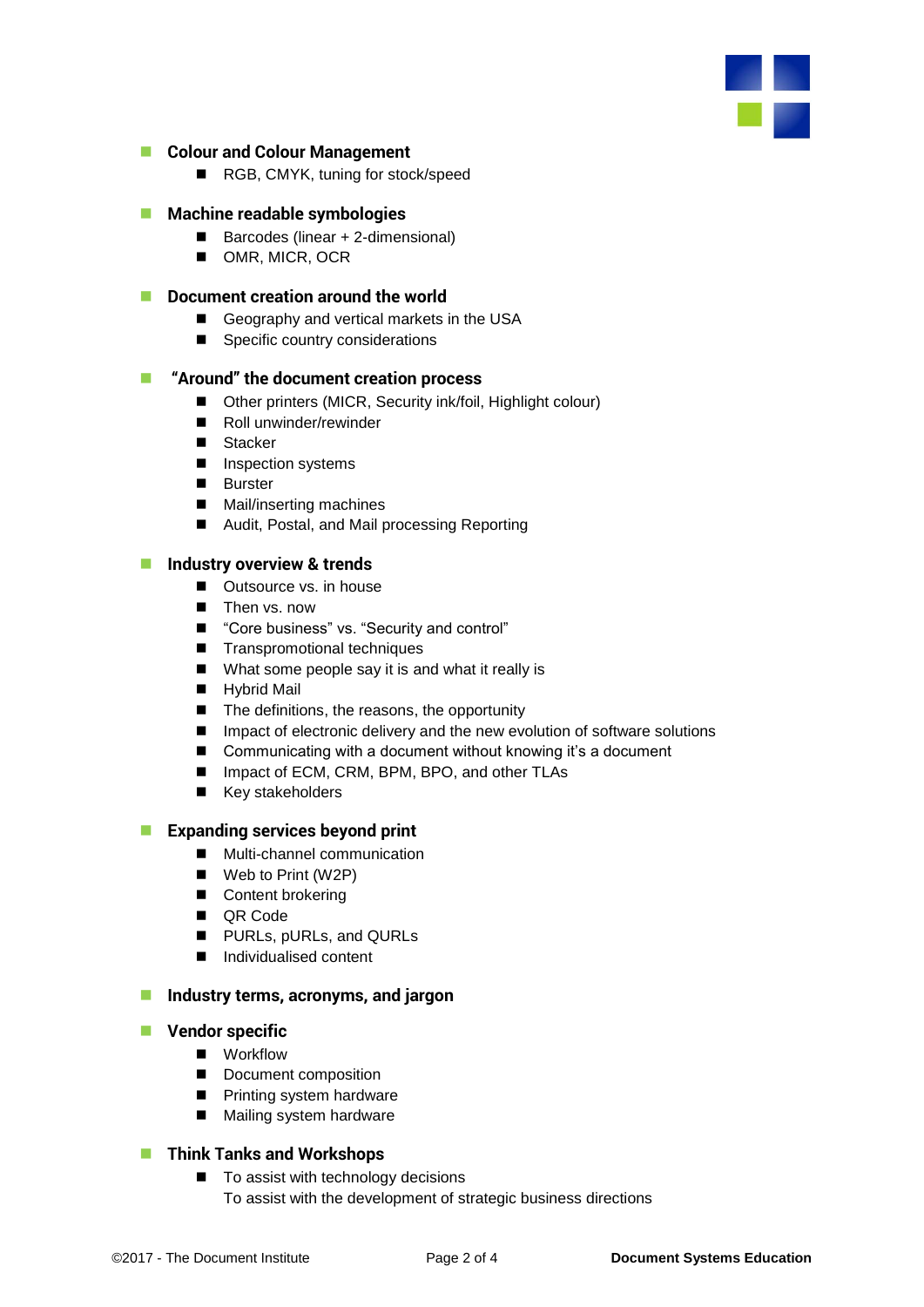

Internationally endorsed education modules offered by **The Document Institute**

**The Document Institute works with and** represents *acadami* in Australia and New Zealand, and is also able to offer these courses in the greater Asia Pacific region.

In conjunction with **The Document Institute**, *acadami* develop assessed and certified, training courses specifically focused on the creation, management, production, and delivery of high volume documents, that are endorsed by **Xplor International**.

Brett Dashwood edp, Bill Spencer eda, and Peter Murrihy eda, are 3 of only 11 accredited instructors globally, certified and able to deliver these courses.



# **Document Production Workflow**

- **Document Types & Uses**
	- What Makes a Great Transaction Document?
- **Typography**
- **Document Design**
- **Understanding Colour**
- **Data**
	- Classifications of data
	- Different data structures
	- Data extraction and normalisation

#### **Document Objects**

- Text, Fonts, Images, Graphics, and more
- **Composition** 
	- Composing data and document objects into documents ready for the recipient
	- Conditional processing
	- **Emitting different presentation streams**
	- Interfacing with inserting and postal preparation systems

# **Presentation Streams**

- The major print and electronic streams
- Manipulation and Transformation
- **Print (and Printer) Management**
- Archiving & Electronic Presentation
- **Steganography and Document Metadata**
- **Laser and Ink Jet Printing Technology**
- **COPERATIONAL ENVIRONMENT** 
	- **Production printers and inserters require special environments**